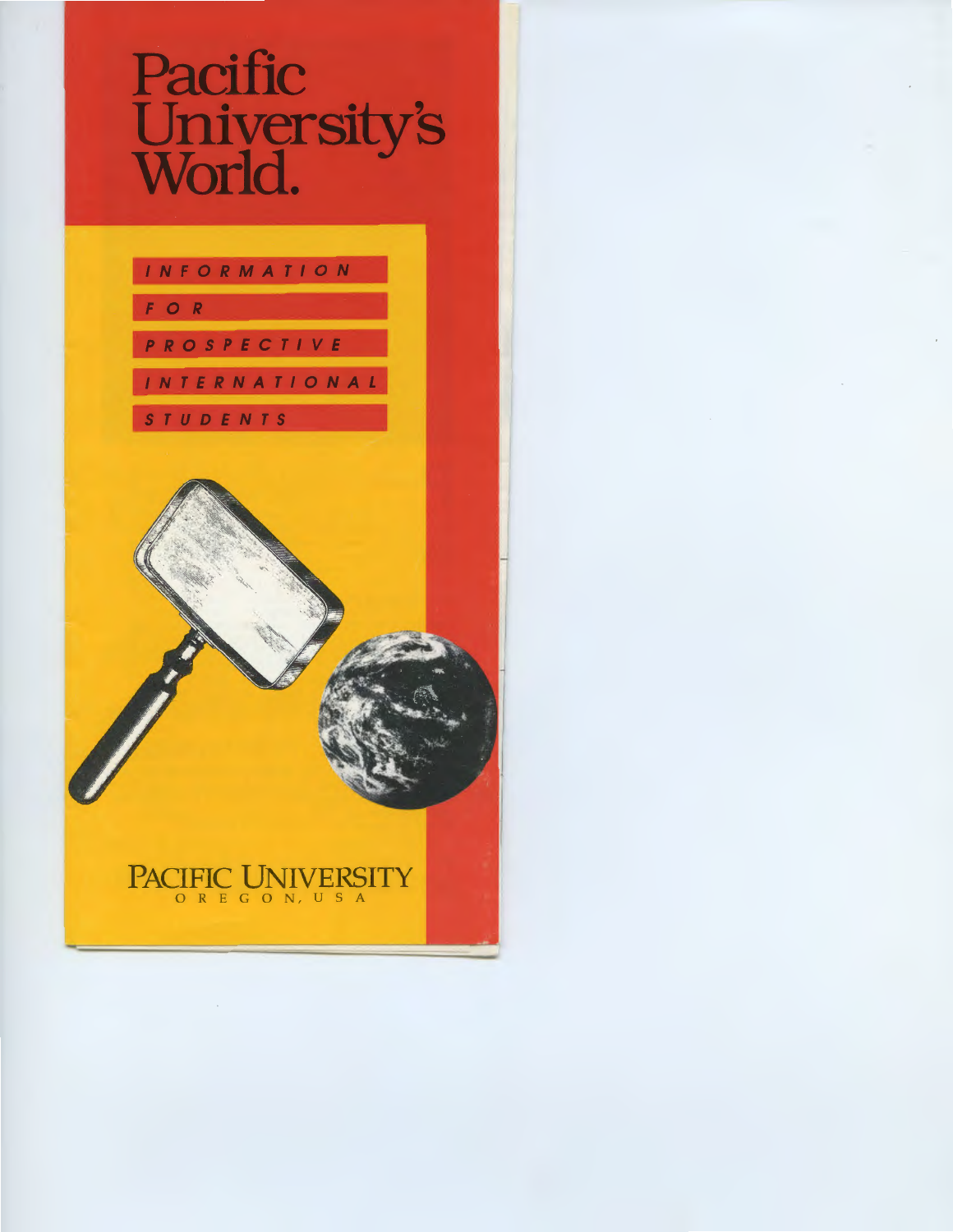

**PACIFIC UNIVERSITY, founded in 1849, is one** of the oldest educational institutions in the western United States. The University is committed to providing an outstanding educational exof the oldest educational institutions in the perience for international students, and has done<br>so since the first international student came to Pacific in 1872.

#### **THE UNIVERSITY**

Pacific University is an independent institution, fully accredited by the Northwest Association of Schools and Colleges. Pacific has an enrollment of approximately 1400 students who come from 37 states and  $12$  foreign countries. With a faculty/ student ratio of 1:12, Pacific emphasizes small class size and close interaction between professors and students.

Twenty-seven academic majors are offered, leading to Bachelor of Arts (B.A.) or Bachelor of Science (B.S.) degrees. Graduate programs are also available, including: doctoral programs in optometry and clinical psychology, master's programs in physical therapy and education, and a professional program in occupational therapy.

Pacific currently enrolls approximately 70 international students, including 40 in the English Language Institute, an intensive English language program for international students.

#### **MAJORS**

Pacific University offers programs leading to a Bachelor of Arts (B.A.) or Bachelor of Science (B.S.) degree in the following areas:

History

Applied Science Art Biology Business (Accounting, Marketing, Finance, Management, Small Business) **Chemistry** Computer Science Coordinated Studies in Humanities Creative Writing Education English Fine Arts

Journalism Mathematics Modern Languages (Chinese, French, German, Japanese, Spanish) Music Occupational Therapy Philosophy /Religion Physical Education Political Science Psychology Sociology Telecommunications

Pacific also offers 3-2 programs in com-<br>puter science, electronics, and engineering which require three years of study at Pacific University and two years at a cooperating institution. Pre-professional programs are available for the health professions (medicine, nursing, physical therapy, etc.), law, and theology.

> **Doctoral Degrees**  Optometry (O.D.) Clinical Psychology (Psy.D.)

**Masters Degrees**  Education (M.A.T.) Physical Therapy (M.S.)

**Professional Certification**  Occupational Therapy

### **ENGLISH LANGUAGE INSTITUTE**

The English Language Institute is a non-credit, intensive English program designed to prepare international students for regular, university-level studies in the United States. Students in the ELI enjoy small classes, personal attention from the teaching staff, American conversation partners, and an outstanding curriculum designed to successfully prepare international students for university studies in the United States.

Students interested in entering the ELI must file a separate application.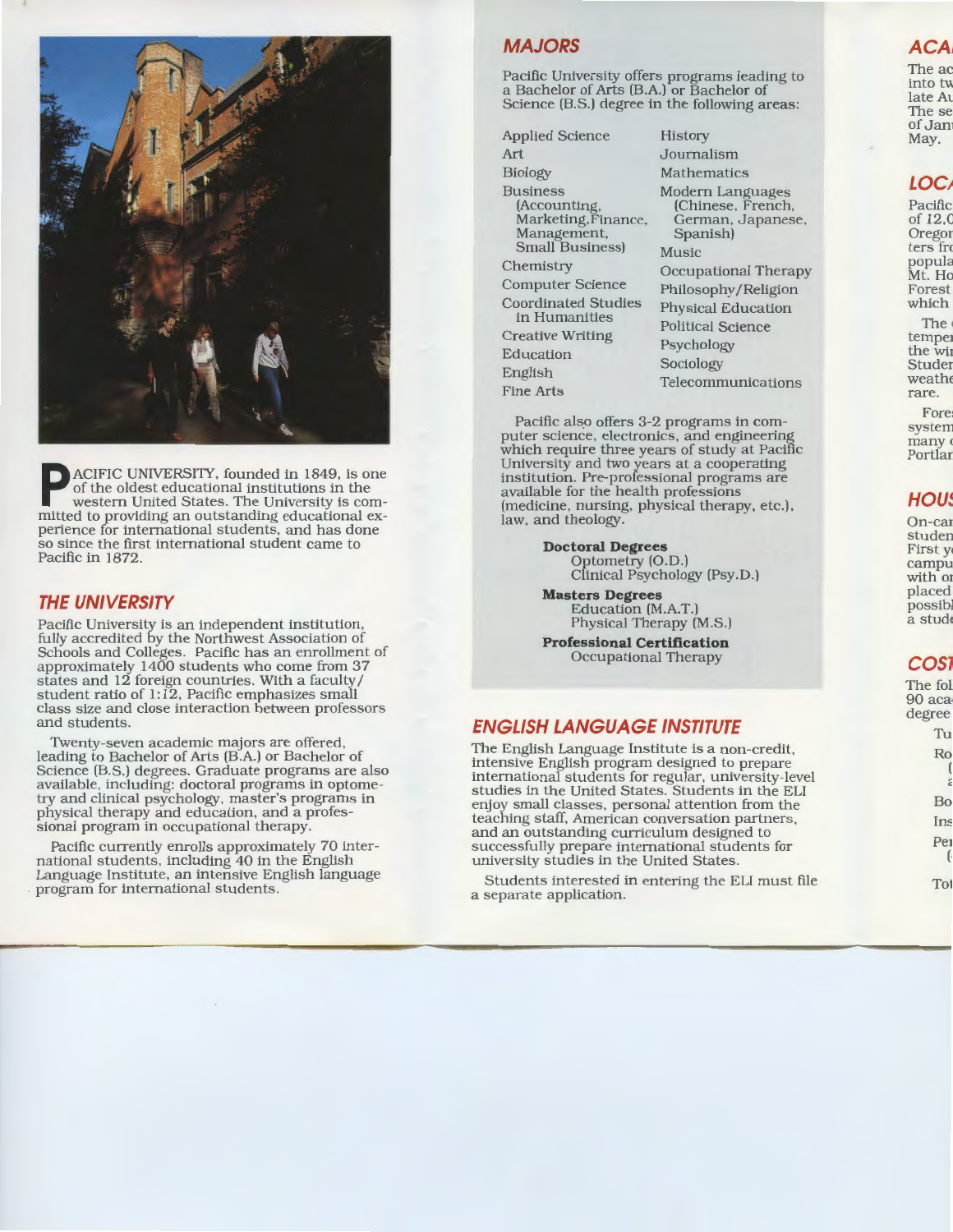#### **ACADEMIC CALENDAR**

The academic year at Pacific University is divided into two semesters. The first semester begins in late August and ends the third week of December. The second semester begins during the last week of January and continues until the second week of May.

#### **LOCATION AND CLIMATE**

Pacific University is located in Forest Grove, a city of 12,000 people, 40 kilometers west of Portland, Oregon's largest city. Forest Grove is 70 kilometers from the beaches of the Pacific Ocean, a popular recreation area, and 100 kilometers from Mt. Hood, which features three major ski resorts. Forest Grove is a safe and friendly environment in which international students can feel comfortable.

The climate in Forest Grove is mild, with average temperatures ranging from 4 degrees Celsius in the winter to 32 degrees Celsius in the summer. Students should be prepared for various types of weather, although extreme cold or hot weather is rare.

Forest Grove is on the City of Portland bus system, and students may take advantage of the many cultural and recreational activities in Portland as well as in Forest Grove.

#### **HOUSING**

On-campus housing is available for international students in all three of Pacific's residence halls. First year students are required to live in oncampus residence halls, usually in a room shared with one other student. lntemational students are placed with American roommates whenever possible. Housing application forms are sent after a student has been accepted for admission.

#### **COSTS**

The following are estimated expenses for the 1989- 90 academic year for students in a bachelor's degree program:

| <b>Tuition and Fees</b>                                    | \$9,400  |
|------------------------------------------------------------|----------|
| Room and Board<br>(19 meals per week<br>and a shared room) | 3,100    |
| <b>Books and Supplies</b>                                  | 400      |
| Insurance                                                  | 300      |
| <b>Personal Expenses</b><br>(estimated)                    | 670      |
| Total                                                      | \$13,870 |

#### **FINANCIAL ASSISTANCE**

All applicants to Pacific University must have sufficient financial resources to pay for the costs of their attendance. A limited number of academic scholarships are available to international students based on academic achievement in secon-<br>dary school or university academic work com-<br>pleted prior to applying to Pacific. Scholarships are offered at three levels:  $$4,000$ ,  $$2,500$ , and  $$1,500$ per year. Scholarships are renewable each year for up to five years of undergraduate study if the student maintains good academic standing. Scholarship awards are made after students have been accepted for admission.

#### **HOW TO APPLY FOR ADMISSION**

Admission to the University is selective and competitive. To be considered for admission, an intemational student must provide the following documents:

- 1. A completed Intemational Application Form.
- 2. A one page essay describing your academic goals.
- 3. A non-refundable application fee of U.S.\$25.
- 4 . Complete official transcripts of all secondary school (high school) and college academic work, with certified English translations. A photocopy is temporarily acceptable, but only if you can present the original upon arrival.
- 5. Official results of the Test of English as a Foreign Language (TOEFL). Students from countries where the native language is English (Great Britain, Canada, etc.) are not required to furnish these scores. If you have not taken the TOEFL and do not have the necessary English skills, you may be admitted to the program contingent upon completion of the English Language Institute (see "English Proficiency").
- 6. A bank statement confirming that you have adequate financial resources to attend the University.

Applicants will be notified of their admission status within 30 days of receipt of all application materials.

#### **Application Deadlines:**

| For the Fall Semester:   | June 30     |
|--------------------------|-------------|
| For the Spring Semester: | December 15 |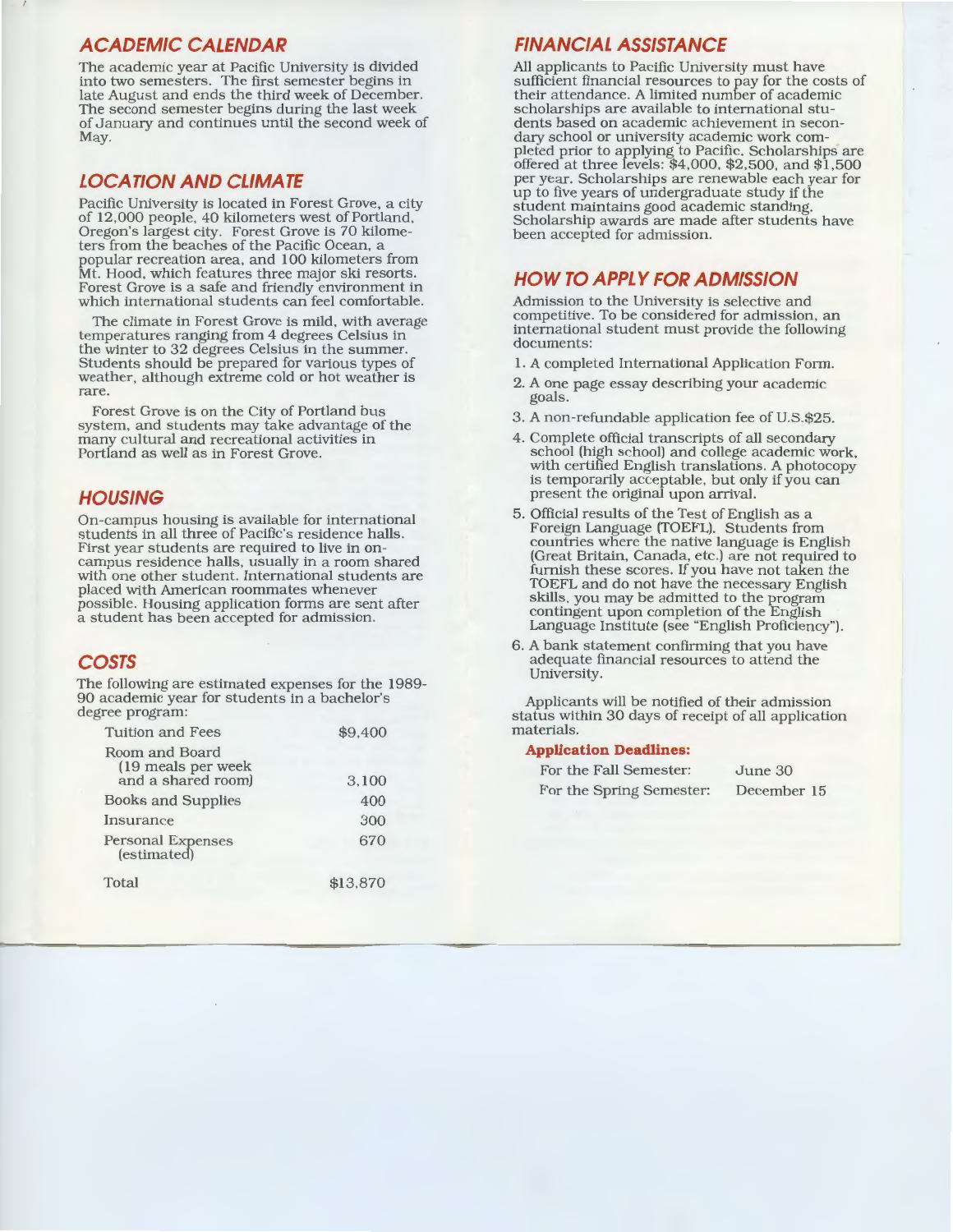#### **HEALTH SERVICE AND HEALTH INSURANCE**

Pacific University maintains an on-campus health service staffed by a licensed nurse during school made in the event of a serious illness or injury.

All international students at Pacific University are required to have health insurance through the University, which is offered at inexpensive group rates during the academic year. This insurance provides treatment for most illnesses and medical expenses.

#### **TRANSFER ADMISSION**

Students who have attended another university are considered as transfer students. Credit may be offered for some courses taken at other institutions, and is determined by the university registrar after a student has submitted complete transcripts.

### **GRADUATE PROGRAM ADMISSION**

Graduate program admission has a different application procedure and requires a separate application. If you wish to apply to a graduate program, please write for an application form. Application deadlines are in January for the following fall semester.

### **ENGLISH LANGUAGE PROFICIENCY**

To enroll in the regular academic program, international students must have achieved a score of 550 or higher on the TOEFL examination. A student who qualifies for academic admission to the regular program but does not have sufficient English skills may be admitted to the regular program contingent upon completion of the English Language Institute program. The length of time required to do so depends on the student's English proficiency at entrance.

#### **SPECIAL SERVICES FOR INTERNATIONAL STUDENTS**

A foreign student advisor is available on campus to assist international students with immigration and personal matters. Each student also has an academic advisor, a professor assigned to the student based on his or her academic interest. schedule, and counsels the student regarding all aspects of his or her academic program.

Career advising is also offered, as well as academic tutoring in a variety of subject areas.



#### **ACTIVITIES**

Many activities are available for students in their men and women in various sports. (Football, soccer, cross country, basketball, wrestling, tennis, golf, and baseball for men and volleyball, soccer, cross country, basketball, tennis, golf, and softball for women.) A student newspaper, a student literary magazine, and many clubs are offered for students as well.

The University music program, which includes an orchestra, a jazz band, choirs, and a pep band, encourages international student participation. A strong theatre program also offers opportunities for student involvement.

#### **PASSPORTS AND VISAS**

International students who are admitted to Pacific University must have or obtain a passport from their government. When a student has been admitted to the university and has provided an adequate financial guarantee, an 1-20 form or an IAP-66 form is sent to the student. It is the student's responsibility to present the 1-20 or IAP-66 to the nearest U.S. Embassy or Consulate to apply for a visa.

#### **F-1 Student Visa**

This is the most common visa issued to international students. It is issued by a U.S. embassy or consulate officer when you present an 1-20 form